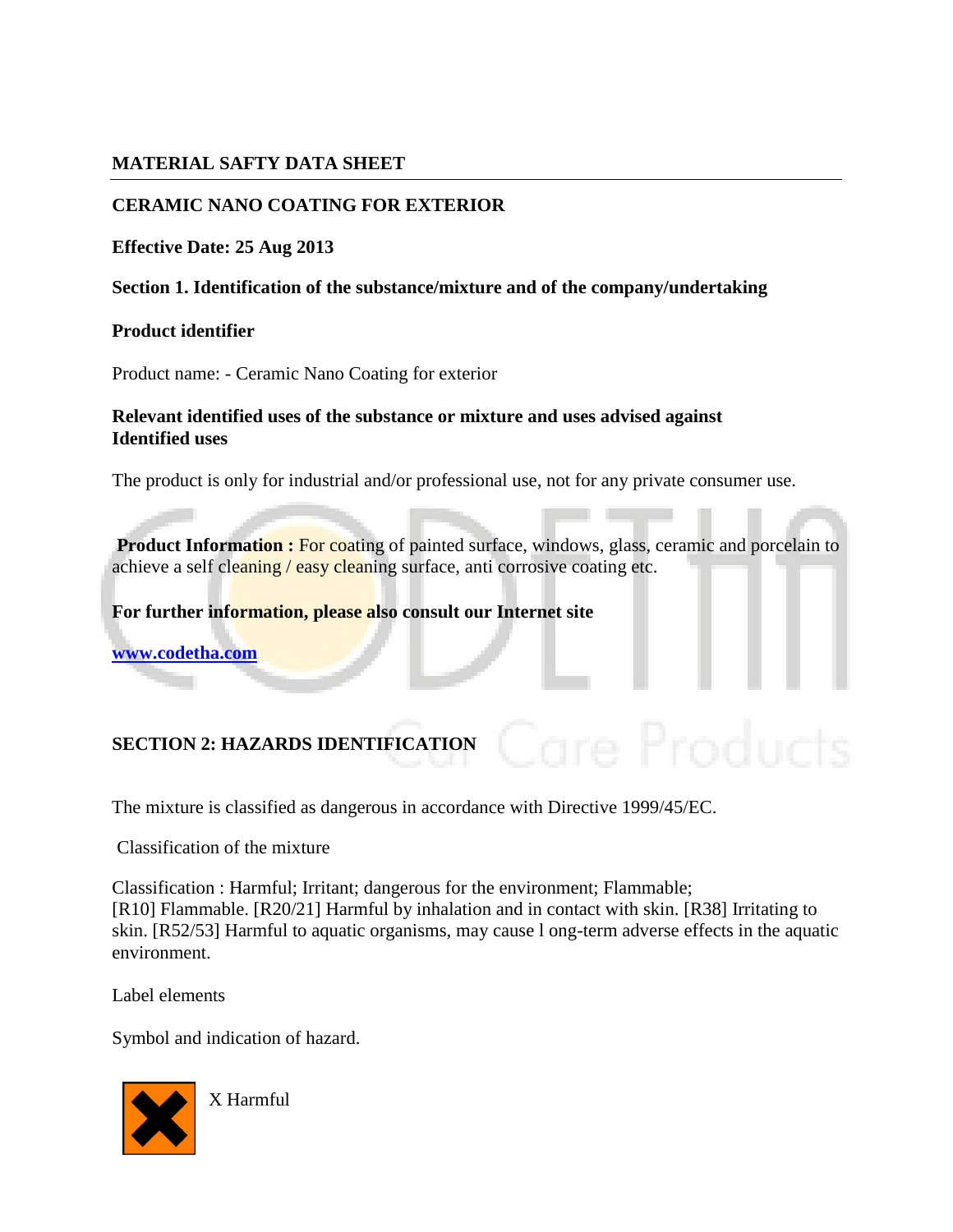Contain butyl acetate

R-phrase(s)

 $R10 =$ Flammable

 $R20/21 =$  Harmful by inhalation and in contact with skin

 $R38$  = Irritating to skin

R52/53 = Harmful to aquatic organisms, may cause long-term adverse effects in the aquatic environment.

S-phrase(s)

 $S23 = Do$  not breathe vapour/spray.

 $S36/37$  = Wear suitable protective clothing and gloves.

 $S38$  = In case of insufficient ventilation, wear suitable

Other hazards

This mixture contains no substance considered to be persistent, bioaccumulating nor toxic (PBT). This mixture contains nosubstance considered to be very persistent nor very bioaccumulating  $(vPvB)$ .

#### **SECTION 3: COMPOSITION/INFORMATION ON INGREDIE**

#### **Chemical Characterization**

| <b>NAME</b>            | <b>CAS NO</b> | <b>PROPORTION</b> |
|------------------------|---------------|-------------------|
| N butyl acetate        | 123-86-4.     | $5 - 15 \%$       |
| <b>SILACON DIOXIDE</b> | 7631-86-9     | $85-95%$          |

#### **Section 4. First aid measures**

#### **Description of first aid measures**

#### **General advice**

When symptoms persist or in all cases of doubt seek medical advice. Never give anything by mouth to an unconscious person.

#### **Inhalation**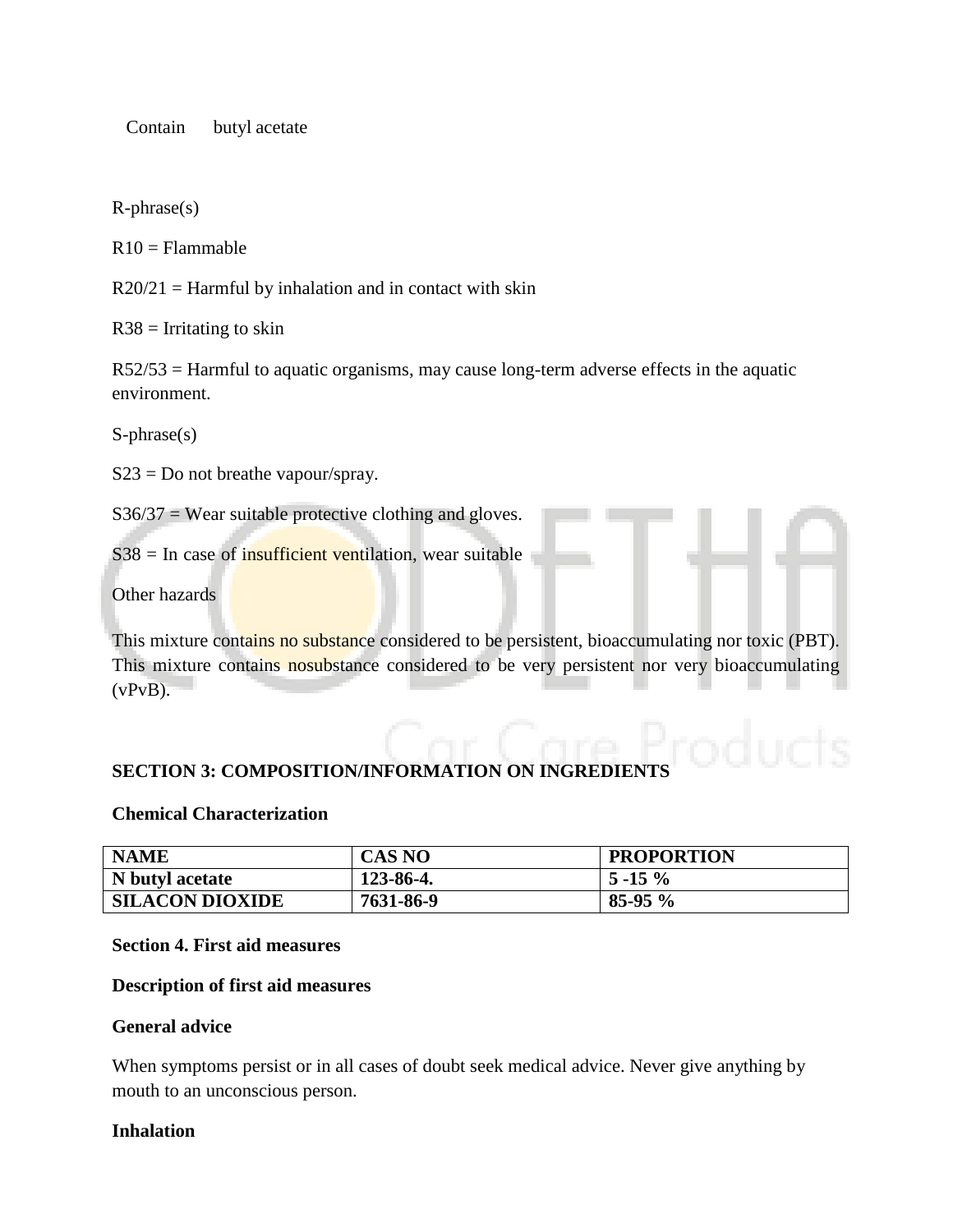Avoid inhalation of vapour or mist. Move to fresh air in case of accidental inhalation of vapours. If breathing is irregular or stopped, administer artificial respiration. If unconscious place in recovery position and seek medical advice. If symptoms persist, call a physician

### **Skin contact**

Do NOT use solvents or thinners. Take off all contaminated clothing immediately. Wash skin thoroughly with soap and water or use recognized skin cleanser. If skin irritation persists, call a physician

### **Eye contact**

Remove contact lenses. Irrigate copiously with clean, fresh water for at least 15 minutes, holding the eyelids apart. Seek medical advice.

### **Ingestion**

If swallowed, seek medical advice immediately and show this container or label. Do NOT induce vomiting. Keep at rest.

### **Most important symptoms and effects, both acute and delayed**

Please see practical experience in section 11.

## **Indication of any immediate medical attention and special treatment needed**

If unconscious place in recovery position and seek medical advice.

#### **Section 5. Firefighting measures**

**Extinguishing media**

#### **Suitable extinguishing media**

Universal aqueous film-forming foam, Carbon dioxide (CO2), Dry chemical, Water spray.

#### **Extinguishing media which shall not be used for safety reasons**

High volume water jet

#### **Special hazards arising from the substance or mixture**

#### **Hazardous combustion products**

Fire will produce dense black smoke containing hazardous combustion products. Exposure to decomposition products may be a hazard to health.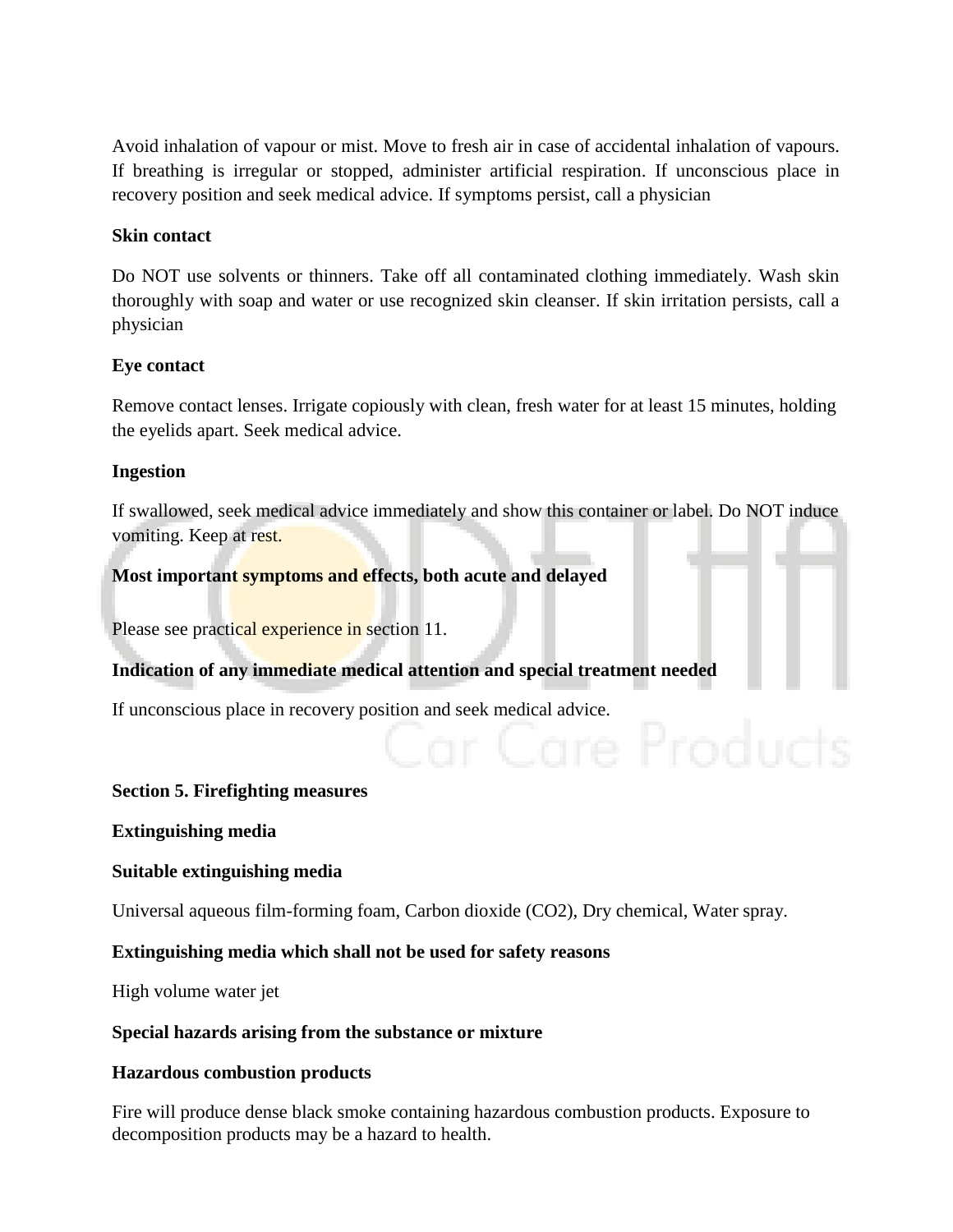### **Hazardous decomposition products**

When exposed to high temperatures may produce hazardous decomposition products such as carbon monoxide and dioxide, smoke, oxides of nitrogen.

## **Advice for firefighters**

## **Fire and Explosion Hazards**

Flammable liquid. Vapours may form explosive mixtures with air. Remove all sources of ignition. Solvent vapours are heavier than air and may spread along floors

## **Special Protective Equipment and Fire Fighting Procedures**

Wear as appropriate: Full protective flameproof clothing. Wear self contained breathing apparatus for firefighting if necessary. In the event of fire, cool tanks with water spray. Donot allow run-off from fire fighting to enter drains or water courses.

## **Section 6. Accidental release measures**

## **Personal precautions, protective equipment and emergency procedures**

Keep in a well-ventilated place. Keep away from sources of ignition. Do not inhale vapours.

## **Environmental precautions**

Do not let product enter drains. Notify the respective authorities in accordance with local law in the case of contamination of rivers, lakes or waste water systems. Please avoid any emission of volatile organic compounds as possible.

## **Methods and materials for containment and cleaning up**

Contain and collect spillage with non-combustible absorbent materials, e.g. sand, earth, vermiculite, diatomaceous earth and place in container for disposal according to local regulations. Clean preferably with a detergent; avoid use of solvents.

to local regulations. Clean preferably with a detergent; avoid use of solvents. **Reference to other sections**

Comply with safety directives (see chapters 7 and 8).

## **Section 7. Handling and storage**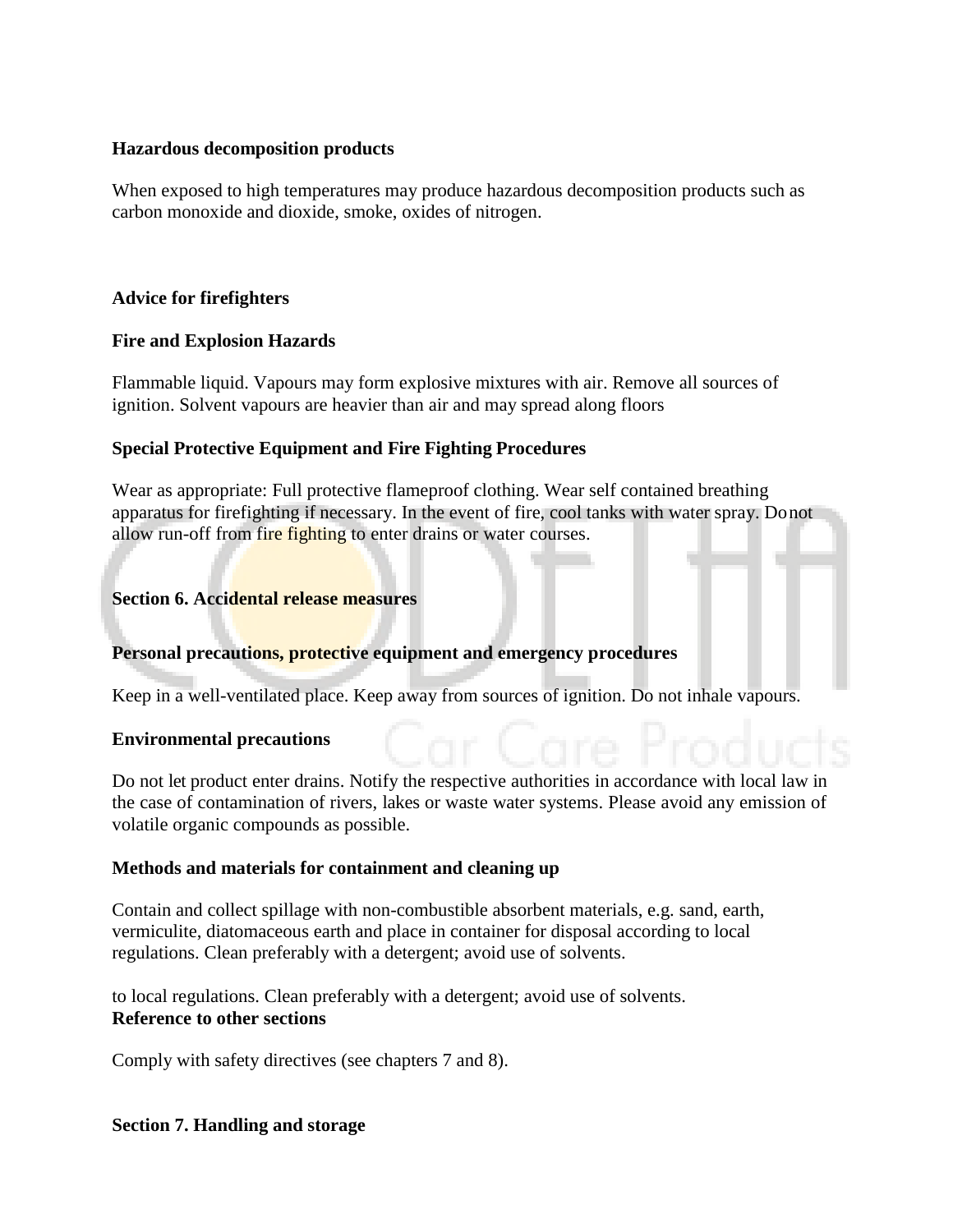## **Precautions for safe handling**

## **Safe handling advice**

Prevent the creation of flammable or explosive concentrations of vapour in air and avoid vapour concentration higher than the occupational exposure limits. The product should only be used in areas from which all naked lights and other sources of ignition have been excluded. Preparation may charge electrostatically: always use grounded leads when transferring from one container to another. Operators should wear antistatic footwear and clothing. No sparking tools should be used. Avoid skin and eye

contact. Do not breathe vapours or spray mist. Smoking, eating and drinking should be prohibited in the application area. For personal protection see section 8. Comply with the health and safety at work laws. If material is a coating, do not sand, flame cut, braze or weld dry coating without an appropriate respirator or appropriate ventilation, and gloves.

### **Advice on protection against fire and explosion**

Solvent vapours are heavier than air and may spread along floors. Vapours may form explosive mixtures with air. Never use pressure to empty container: container is not a pressure vessel. Always keep in containers of same material as the original one.

## **Conditions for safe storage, including any incompatibilities**

## **Requirements for storage areas and containers**

Observe label precautions. Store between 5 and 25 \_C in a dry, well ventilated place away from sources of heat, ignition and direct sunlight. No smoking. Prevent unauthorized access. Containers which are opened must be carefully resealed and kept upright to prevent leakage.

#### **Advice on common storage**

Store separately from oxidizing agents and strongly alkaline and strongly acidic materials.

Do not store together with explosives, gases, oxidizing solids, products which form flammable gases in contact with water, oxidizing products, infectious products and radioactive products.

## **Section 8 -Exposure Controls and Personal Protection**

#### **8.1 Control parameters:**

- 8.1.1 Occupational exposure limits: Not available.
- 8.1.2 Additional exposure limits under the conditions of use: Not available.
- 8.1.3 DNEL/DMEL and PNEC-Values: Not available.

#### **8.2 Exposure controls**

8.2.1 Appropriate engineering controls:

Should be sufficient to reduce exposures below the workplace standards for butyl acetate established by the national regulations to the lowest level achievable.

8.2.2 Individual protection measures, such as personal protective equipment: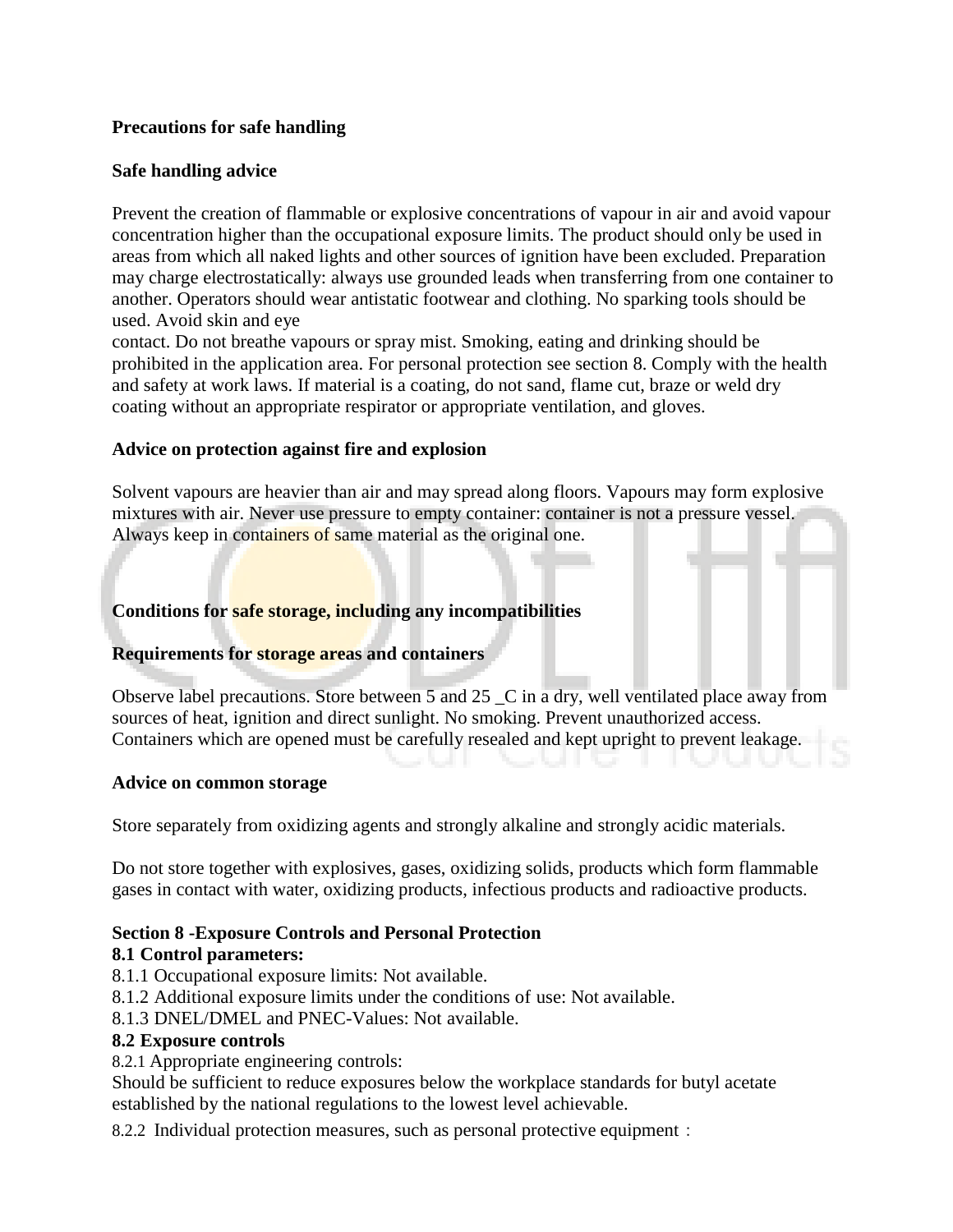Eye/face protection: Chemical type googles, safety glasses with splash shields, or suitable face shields should be used.

Hand protection: Repeated exposure may cause skin irritation and/or sensitization. Wear impermeable gloves. e.g. PVC, Nitril. Handle in accordance with sensible hygiene and safety practice.

Skin Protection: Hand protection should comply with AS 2161, Occupational protective gloves Selection Use and Maintenance. Recommendation: PVC, neoprene or nitrile rubber gloves. Body protection: Suitable protective clothing and eye protection should be in accordance with national, or regional standards and regulations.

Respiratory protection: Ventilation and respiratory protection must be used. In addition to engineering controls and safe work practices, personal protective equipment may be needed. Personal respiratory protection equipment appropriate for this material can range from (1) a reusable cartridge half face mask with organic solvent cartridge filter and particulate filter (2) a supplied air system depending on the scope of work. A respiratory protection program that must be followed whenever workplace conditions warrant respirator use. Respirator Decision Logic may be useful in determining the suitability of various types of respirators. Persons should notbe assigned to tasks requiring the use of respirators unless it has been determined they are physically able to perform the work and are trained to use the equipment.

8.2.3 Environmental exposure controls: Avoid discharge into the environment.

## **SECTION 9: PHYSICAL AND CHEMICAL PROPERTIES**

9.1 Information on basic physical and chemical properties Appearance: Clear liquid with suspended fine particles Colour: Not applicable Odour: Fragrant mint like odor. Odour threshold: No data available pH: Not determined Melting point/range: -95°C Boiling point/range (°C) : 56°C Flash point ( $^{\circ}$ C) : -20 $^{\circ}$ C Evaporation rate: No data available Flammability (solid, gas): No data available Ignition temperature (°C) : No data available Upper/lower flammability/explosive limits: No data available Vapour pressure (20°C) : No data available Vapour density: 2.0 Heavier than air Relative Density (20°C): No data available Water solubility (g/l) at 20°C : Mostly soluble Auto-ignition temperature: No data available Decomposition temperature: No data available Viscosity, dynamic (20 °C): No data available

9.2 Physical hazards: Highly flammable liquid and vapour. 9.3 Other information: Fat solubility(solvent– oil to be specified) etc :Not available Bulk Density: Not available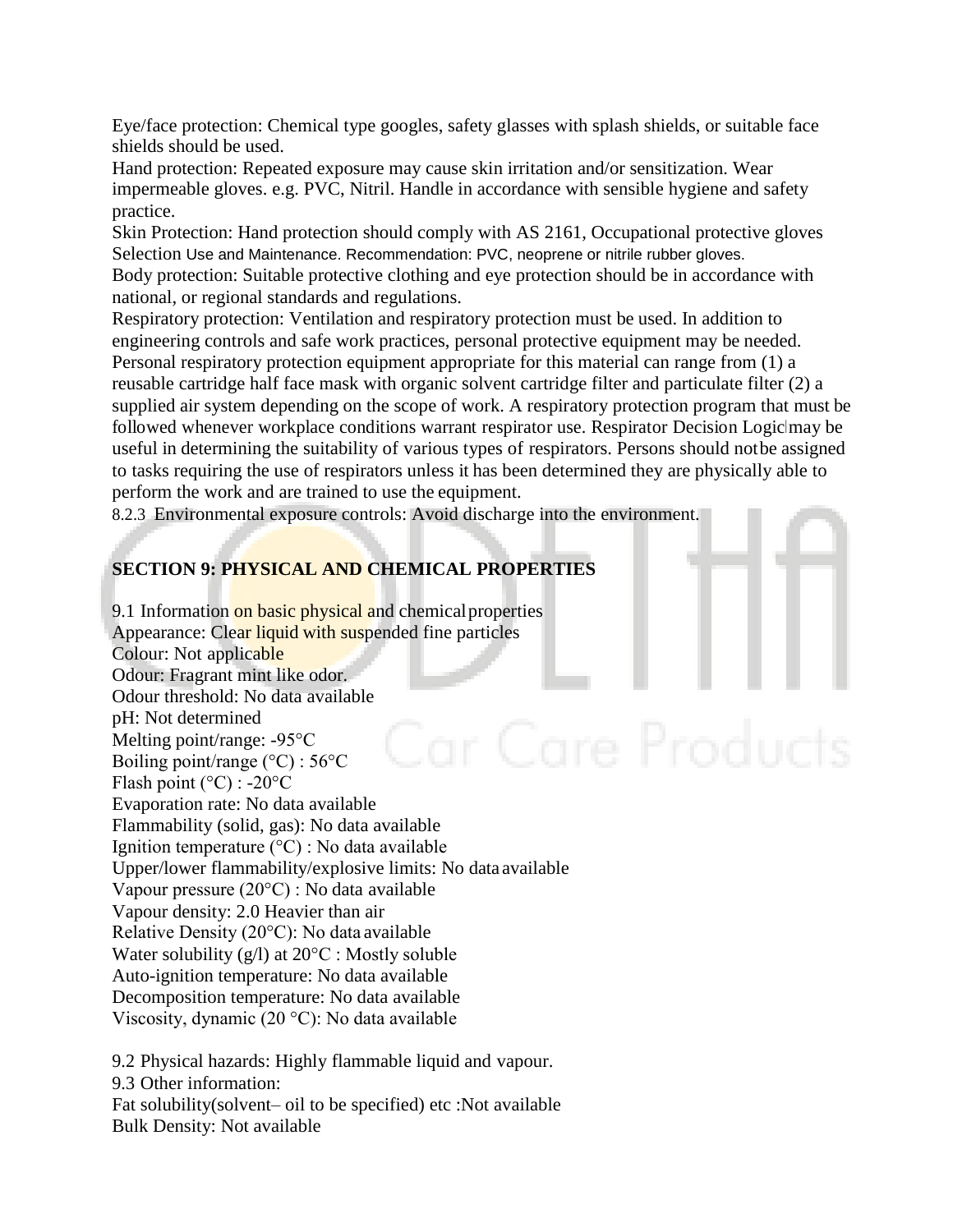Dissociation constant in water : Not available Oxidation-reduction Potential: Not available Specific Gravity: 0.79 Volatile Content: 98%

## **Section 10 -Stability and Reactivity**

Chemical Stability: Stable under normal use conditions Conditions to Avoid Heat, sparks, flame and build up of static electricity. Incompatibility (Material To Avoid): acids, alkalines, oxidants, reductants Hazardous Decomposition: does not decompose with normal use.

### **SECTION 11: TOXICOLOGICAL INFORMATION**

General: From our experience and the information provided to us this product does present any adverse health effects if the product is handled in accordance with this Material Safety Data Sheet and product label.

**Ingestion:** May cause nausea, vomiting, headache, dizziness and gastric irritation

**Eye Contact:** May **cause irritation** and watering. High concentration of vapours may cause irritation.

**Skin Contact: Contact with the skin may result in irritation** 

**Inhalation:** Where the material is used in a poorly ventilated area, at elevated temperature or in confined spaces, vapor may cause irritation to the mucous membranes of the respiratory tract. May cause headaches, dizziness and nausea.

## **SECTION 12: ECOLOGICAL INFORMATION**

**Ecological** No ecological problems are expected to occur when the product is handled and used with.

**Information:** due care and attention

**Ecotoxicity:** Avoid contaminating waterways.

### **SECTION 13: DISPOSAL CONSIDERATIONS**

**Disposal** Whatever cannot be saved for recovery or recycling should be disposed of according **Considerations t**o relevant local authority, state and federal government regulations.

#### **SECTION 14: TRANSPORT INFORMATION**

Transport only in accordance with the requirements of the Carriage of Dangerous Goods by Road and Rail (Classification, Packaging and Labeling), ADR for road, RID for rail, IMDG for sea and ICAO/IATA for air transport.

#### **UN number**

**ADR/RID; IMDG; ICAO/IATA: 1263**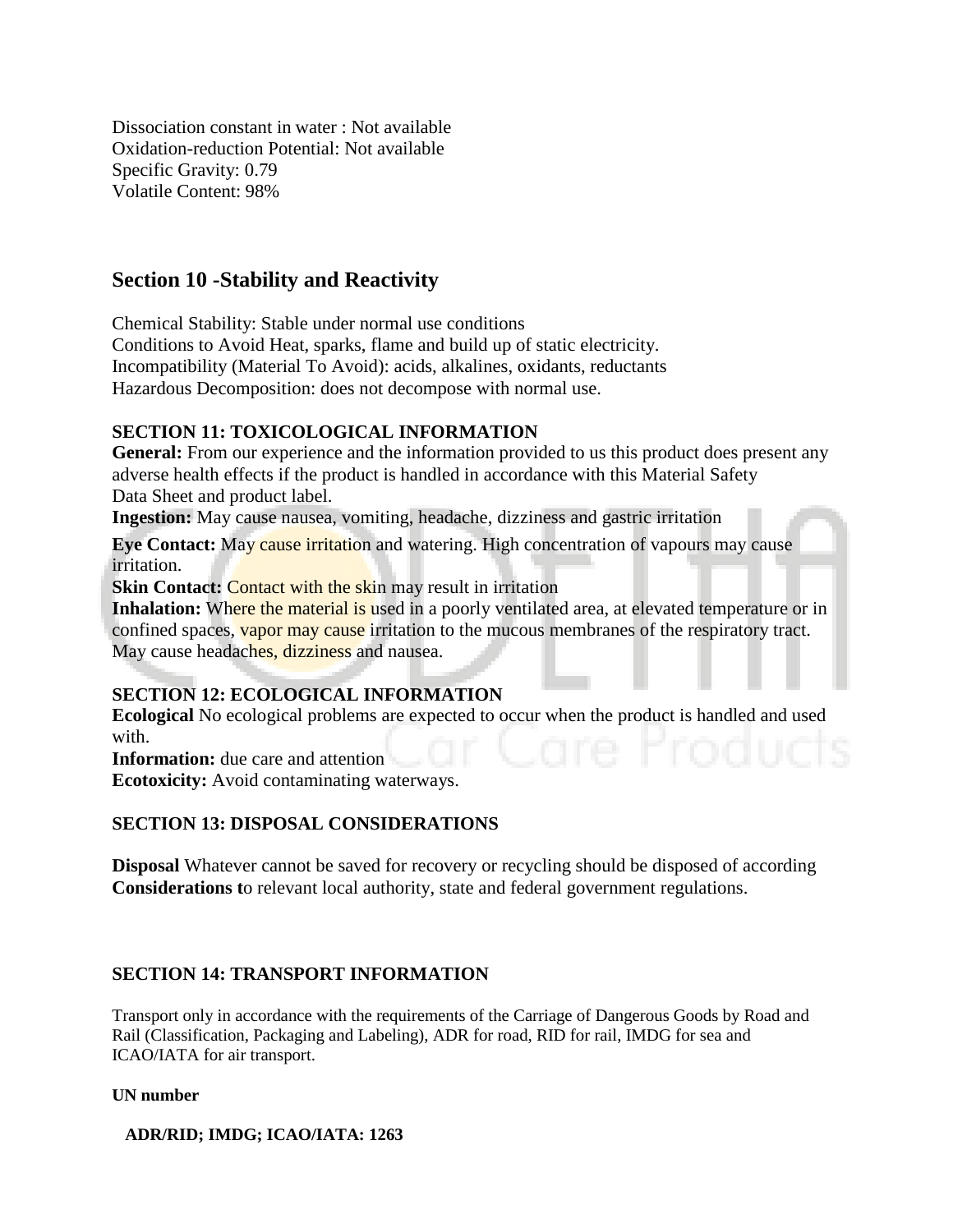**UN proper shipping name**

#### **ADR/RID; IMDG; ICAO/IATA: PAINT**

**Transport hazard class(es)** 

**Hazard class**

**ADR/RID; IMDG; ICAO/IATA: 3**

**Subsidiary hazard class**

**ADR/RID; IMDG; ICAO/IATA: Not applicable.**



**ADR/RID; IMDG; ICAO/IATA: none**

**Marine pollutant**